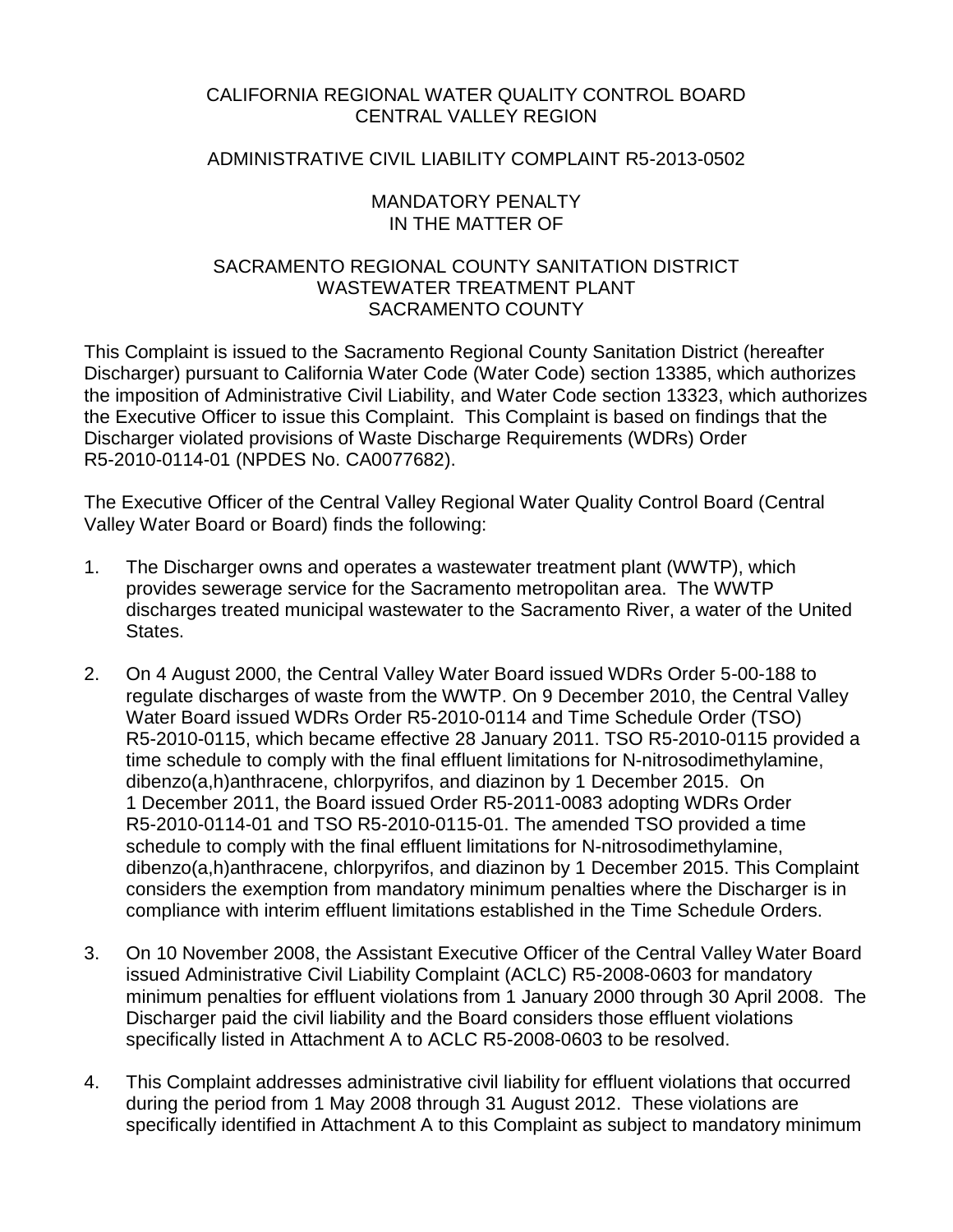penalties. Attachment A to this Complaint is attached hereto and incorporated herein by this reference.

5. On 6 November 2012, Central Valley Water Board staff issued the Discharger a draft Record of Violations for the period 1 May 2008 through 31 August 2012. The Discharger responded on 28 November 2012 and acknowledged the dichlorobromomethane, chlorine, copper, and bis (2-ethylhexyl) phthalate violations but questioned the validity of the manganese results. The Discharger requested that Board staff consider not assessing penalties for the manganese violations because the permit limit was modified and incresed by Order R5-2011-0083 on 1 December 2011.

Page 5 of Order R5-2011-0083 discusses the effluent limit violations of manganese in February 2011 and May 2011 along with a justification for modification of the recalculated final performance-based limit for manganese. However, there is no discussion that would indicate that the recalculated limit should be retroactively applied to the February 2011 and May 2011 manganese violations. Rather, Order R5-2011-0083 indicates that the applicability of the modified performance-based limit for manganese is effective prospectively on 1 December 2011. Therefore, Board staff has continued to allege the manganese violations in this Complaint.

6. Water Code section 13385(h) and (i) require assessment of mandatory penalties and state, in part, the following:

Water Code section 13385(h)(1) states:

Notwithstanding any other provision of this division, and except as provided in subdivisions (j), (k), and (l), a mandatory minimum penalty of three thousand dollars (\$3,000) shall be assessed for each serious violation.

Water Code section 13385 (h)(2) states:

For the purposes of this section, a "serious violation" means any waste discharge that violates the effluent limitations contained in the applicable waste discharge requirements for a Group II pollutant, as specified in Appendix A to Section 123.45 of Title 40 of the Code of Federal Regulations, by 20 percent or more or for a Group I pollutant, as specified in Appendix A to Section 123.45 of Title 40 of the Code of Federal Regulations, by 40 percent or more.

Water Code section 13385 subdivision (i)(1) states, in part:

Notwithstanding any other provision of this division, and except as provided in subdivisions (j), (k), and (l), a mandatory minimum penalty of three thousand dollars (\$3,000) shall be assessed for each violation whenever the person does any of the following four or more times in any period of six consecutive months, except that the requirement to assess the mandatory minimum penalty shall not be applicable to the first three violations:

- A) Violates a waste discharge requirement effluent limitation.
- B) Fails to file a report pursuant to Section 13260.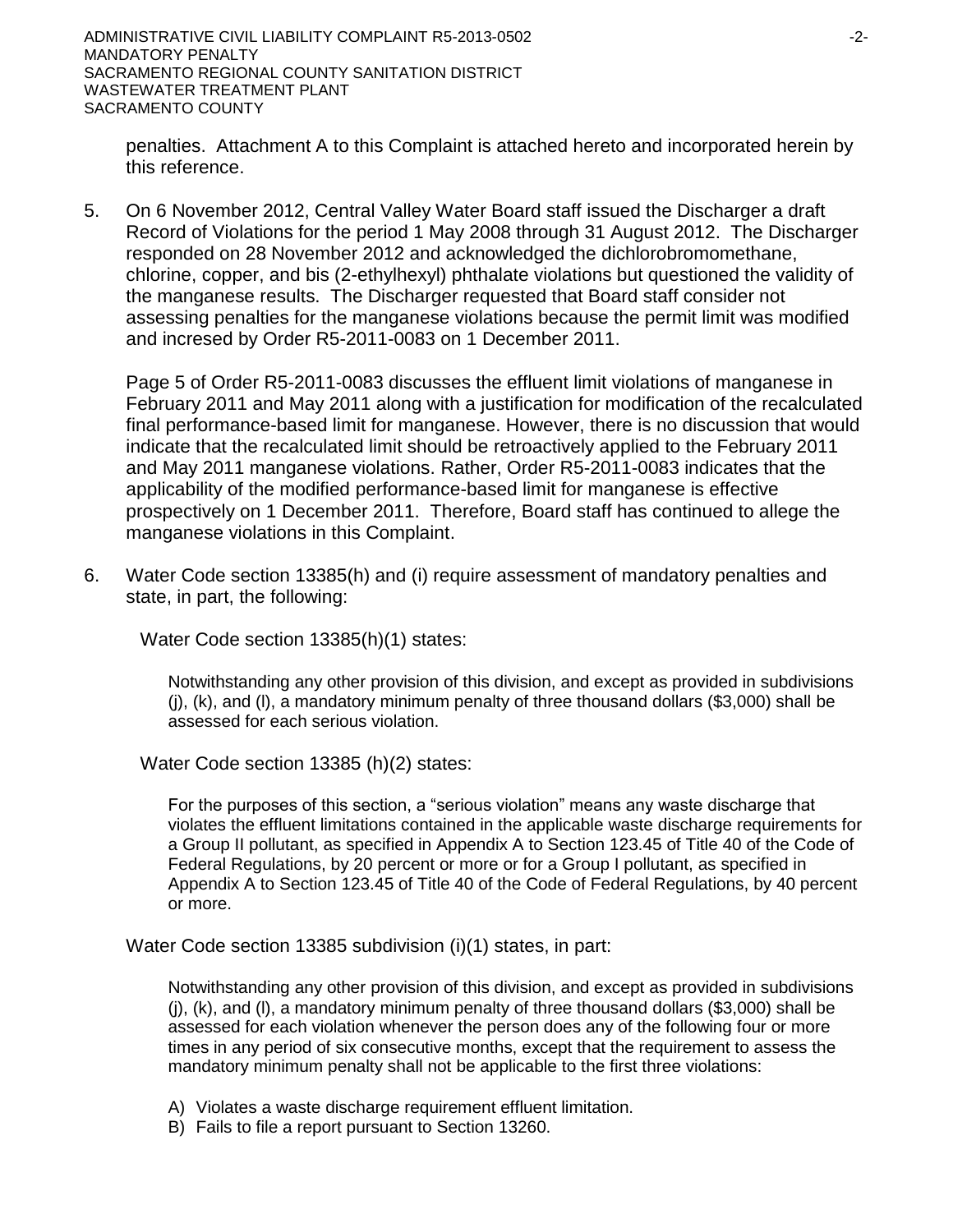ADMINISTRATIVE CIVIL LIABILITY COMPLAINT R5-2013-0502 ADMINISTRATIVE CIVIL LIABILITY COMPLAINT R5-2013-0502 MANDATORY PENALTY SACRAMENTO REGIONAL COUNTY SANITATION DISTRICT WASTEWATER TREATMENT PLANT SACRAMENTO COUNTY

- C) Files an incomplete report pursuant to Section 13260.
- D) Violates a toxicity effluent limitation contained in the applicable waste discharge requirements where the waste discharge requirements do not contain pollutant-specific effluent limitations for toxic pollutants.
- 7. Water Code section 13323 states, in part:

Any executive officer of a regional board may issue a complaint to any person on whom administrative civil liability may be imposed pursuant to this article. The complaint shall allege the act or failure to act that constitutes a violation of law, the provision authorizing civil liability to be imposed pursuant to this article, and the proposed civil liability.

8. Water Code section 13385(j) exempts certain violations from the mandatory minimum penalties, and states, in relevant part:

Subdivisions (h) and (i) do not apply to any of the following:

- 3) A violation of an effluent limitation where the waste discharge is in compliance with either a cease and desist order issued pursuant to Section 13301 or a time schedule order issued pursuant to Section 13300 or 13308 if all of the following requirements are met:
	- C) The regional board establishes a time schedule for bringing the waste discharge into compliance with the effluent limitation that is as short as possible….For the purposes of this subdivision, the time schedule may not exceed five years in length …. The interim requirements shall include both of the following:
		- i) Effluent limitations for the pollutant or pollutants of concern.
		- ii) Actions and milestones leading to compliance with the effluent limitation.
- 9. WDRs Order R5-2010-0114 Effluent Limitations IV.A.1.a., include, in part, the following effluent limitations:
	- b. The Discharger shall maintain compliance with the following effluent limitations…

|                                 |              | <b>Effluent Limitations</b> |                                |  |  |
|---------------------------------|--------------|-----------------------------|--------------------------------|--|--|
| <b>Parameter</b>                | <b>Units</b> | Average<br><b>Monthly</b>   | <b>Maximum</b><br><b>Daily</b> |  |  |
| Manganese, Total<br>Recoverable | µg/L         |                             | 85                             |  |  |
| Dichlorobromomethane            | $\mu$ g/L    |                             | 3.4                            |  |  |
| Bis(2-ethylhexyl)phthalate      | µg/L         |                             | 13                             |  |  |

- 10. WDRs Order R5-2010-0114-01 Effluent Limitations IV.A.1.a., includes, in part, the following effluent limitation:
	- b. The Discharger shall maintain compliance with the following effluent limitations…

|                              |       | <b>Effluent Limitations</b> |                                |  |  |
|------------------------------|-------|-----------------------------|--------------------------------|--|--|
| <b>Parameter</b>             | Units | Average<br><b>Monthly</b>   | <b>Maximum</b><br><b>Daily</b> |  |  |
| Copper, Total<br>Recoverable | µg/L  | 7.3                         | 9.3                            |  |  |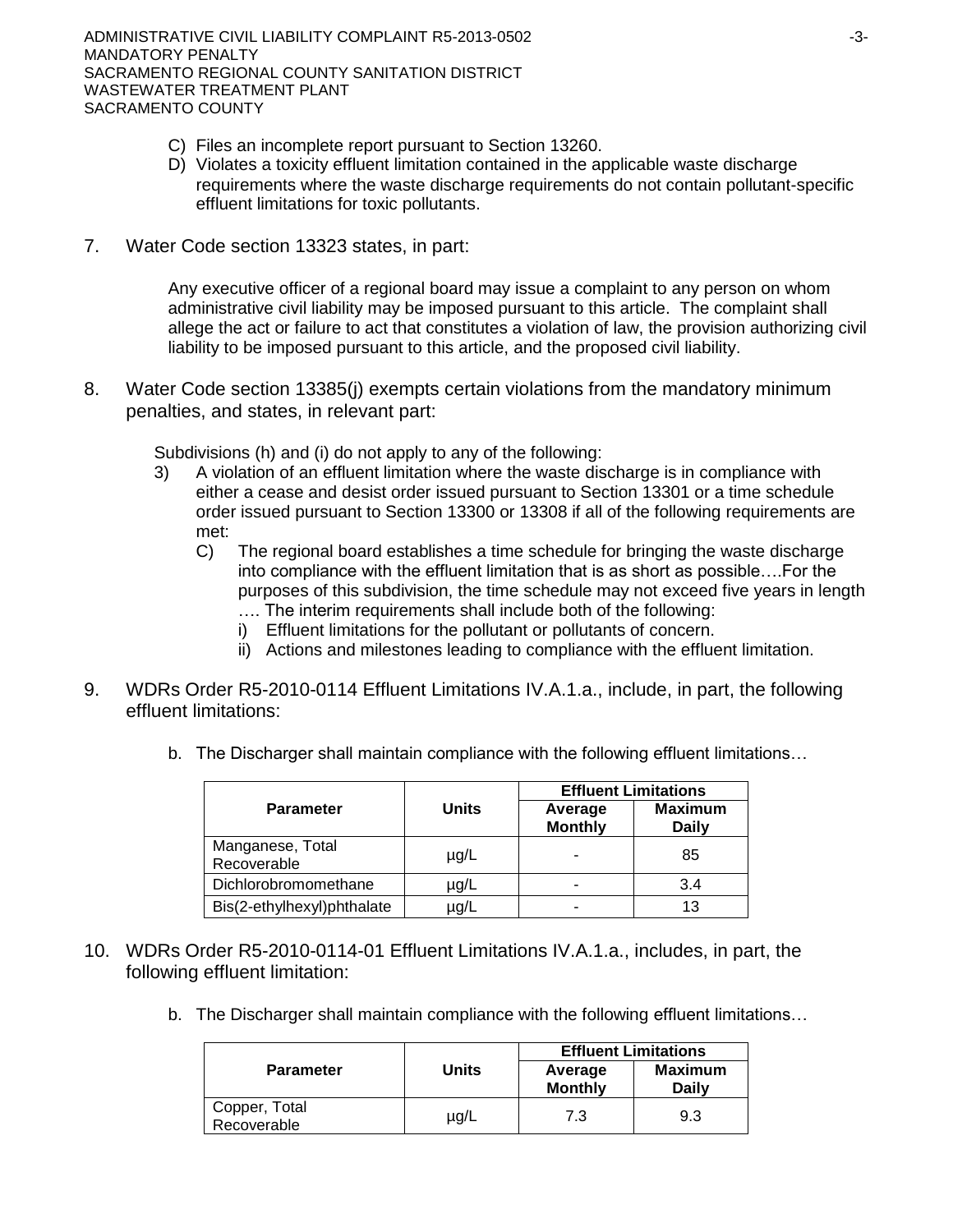- 11. WDRs Order R5-2010-0114 Effluent Limitations IV.A.2.b., includes, in part, the following interim effluent limitation:
	- b. Total Residual Chlorine<sup>1</sup>: Effective immediately and ending on 30 November 2020, the effluent total residual chlorine shall not exceed:
		- 0.011 mg/L as a monthly average; and
		- 0.018 mg/L as a daily average, and;

<sup>1</sup> The final effluent limitations for total residual chlorine become effective when the Discharger complies with Special Provisions section VI.C.7. or 1 December 2020, whichever is sooner.

- 12. According to the Discharger's self-monitoring reports, the Discharger committed two (2) serious Group I violations of the above effluent limitations contained in WDRs Orders R5-2010-0114 and R5-2010-0114-01, as shown in Attachment A. These violations are defined as serious because measured concentrations of Group I constituents exceeded maximum prescribed levels in WDRs Orders R5-2010-0114 and R5-2010-0114-01 by 40 percent or more. The mandatory minimum penalty for these serious violations is **six thousand dollars (\$6,000)**.
- 13. According to the Discharger's self-monitoring reports, the Discharger committed two (2) serious Group II violations of the above effluent limitations contained in WDRs Orders R5-2010-0114 and R5-2010-0114-01, as shown in Attachment A. These violations are defined as serious because measured concentrations of Group II constituents exceeded maximum prescribed levels in WDRs Orders R5-2010-0114 and R5-2010-0114-01 by 20 percent or more. The mandatory minimum penalty for these serious violations is **six thousand dollars (\$6,000)**.
- 14. According to the Discharger's self-monitoring reports, the Discharger committed three (3) non-serious violations of the above effluent limitations contained in Orders R5-2010-0114 and R5-2010-0114-01. All 3 of these non-serious violations are subject to mandatory penalties under CWC section 13385 subdivision (i)(1) because these violations were preceded by three or more similar violations within a six-month period. The mandatory minimum penalty for these non-serious violations **nine thousand dollars (\$9,000)**.
- 15. The total amount of the mandatory penalties assessed for the alleged effluent violations is **twenty-one thousand dollars (\$21,000).** As stated herein, a detailed list of the alleged effluent violations is included in Attachment A. This Complaint addresses administrative civil liability for violations that are specifically identified in Attachment A as subject to mandatory minimum penalties.
- 16. Issuance of this Administrative Civil Liability Complaint to enforce Water Code Division 7, Chapter 5.5 is exempt from the provisions of the California Environmental Quality Act (Pub. Resources Code section 21000 et seq.), in accordance with California Code of Regulations, title 14, section 15321(a)(2).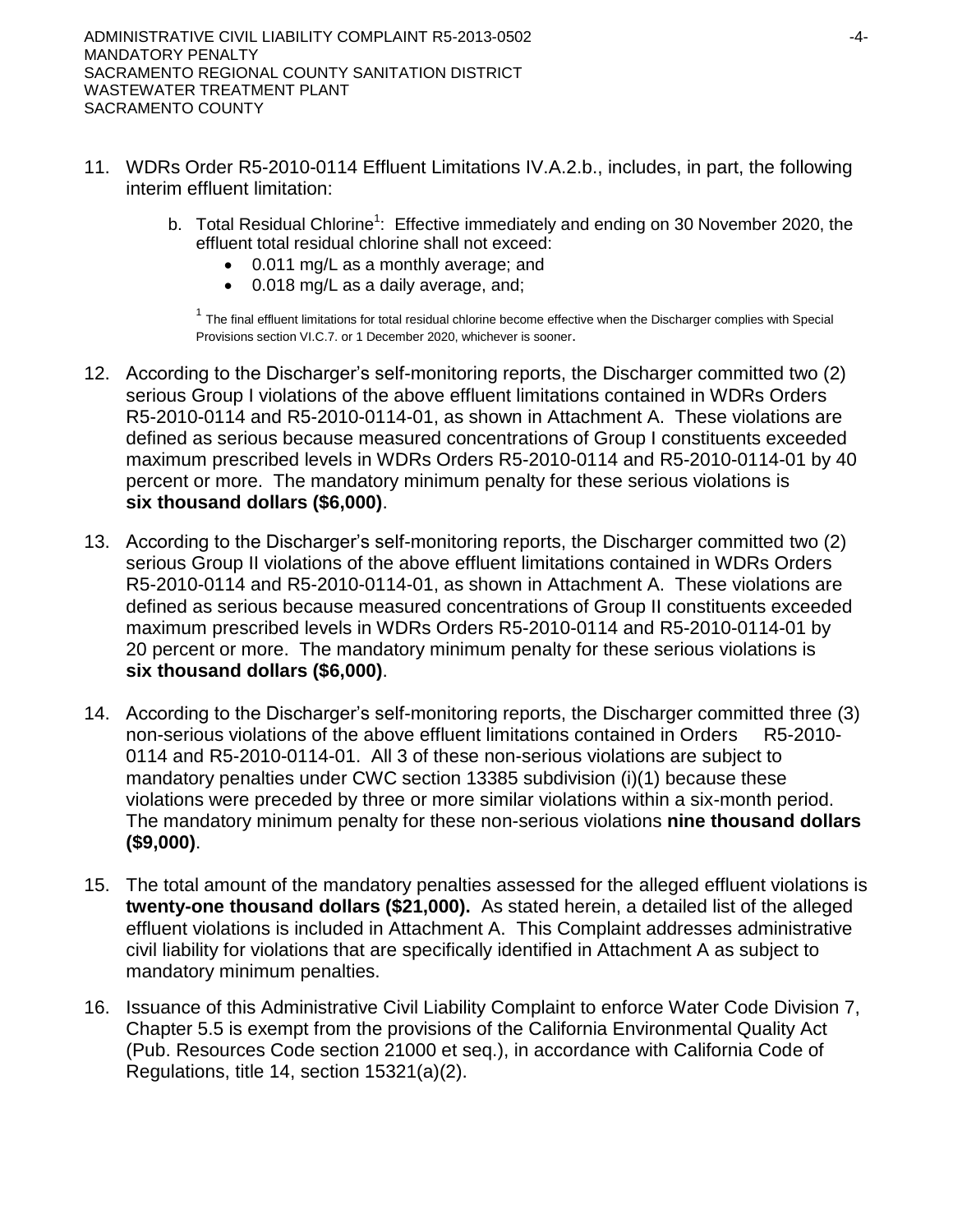# **SACRAMENTO REGIONAL COUNTY SANITATION DISTRICT IS HEREBY GIVEN NOTICE THAT:**

- 1. The Executive Officer of the Central Valley Water Board proposes that the Discharger be assessed an Administrative Civil Liability in the amount of **twenty-one thousand dollars (\$21,000)**.
- 2. A hearing on this matter will be held at the Central Valley Water Board meeting scheduled on **11/12 April 2013**, unless the Discharger does one of the following by **11 February 2013**:
	- a) Waives the hearing by completing the attached form (checking off the box next to Option 1) and returning it to the Central Valley Water Board, along with payment for the proposed civil liability of **twenty-one thousand dollars (\$21,000)**; or
	- b) The Central Valley Water Board agrees to postpone any necessary hearing after the Discharger requests to engage in settlement discussions by checking off the box next to Option #2 on the attached form, and returns it to the Board along with a letter describing the issues to be discussed; or
	- c) The Central Valley Water Board agrees to postpone any necessary hearing after the Discharger requests a delay by checking off the box next to Option #3 on the attached form, and returns it to the Board along with a letter describing the issues to be discussed.
- 3. If a hearing on this matter is held, the Central Valley Water Board will consider whether to affirm, reject, or modify the proposed Administrative Civil Liability, or whether to refer the matter to the Attorney General for recovery of judicial civil liability.
- 4. If this matter proceeds to hearing, the Executive Officer reserves the right to amend the proposed amount of civil liability to conform to the evidence presented, including but not limited to, increasing the proposed amount to account for the costs of enforcement (including staff, legal and expert witness costs) incurred after the date of the issuance of this Complaint through completion of the hearing.

| Original Signed by                   |
|--------------------------------------|
| PAMELA C. CREEDON, Executive Officer |
| 11 January 2013                      |
| <b>DATE</b>                          |

Attachment A: Record of Violations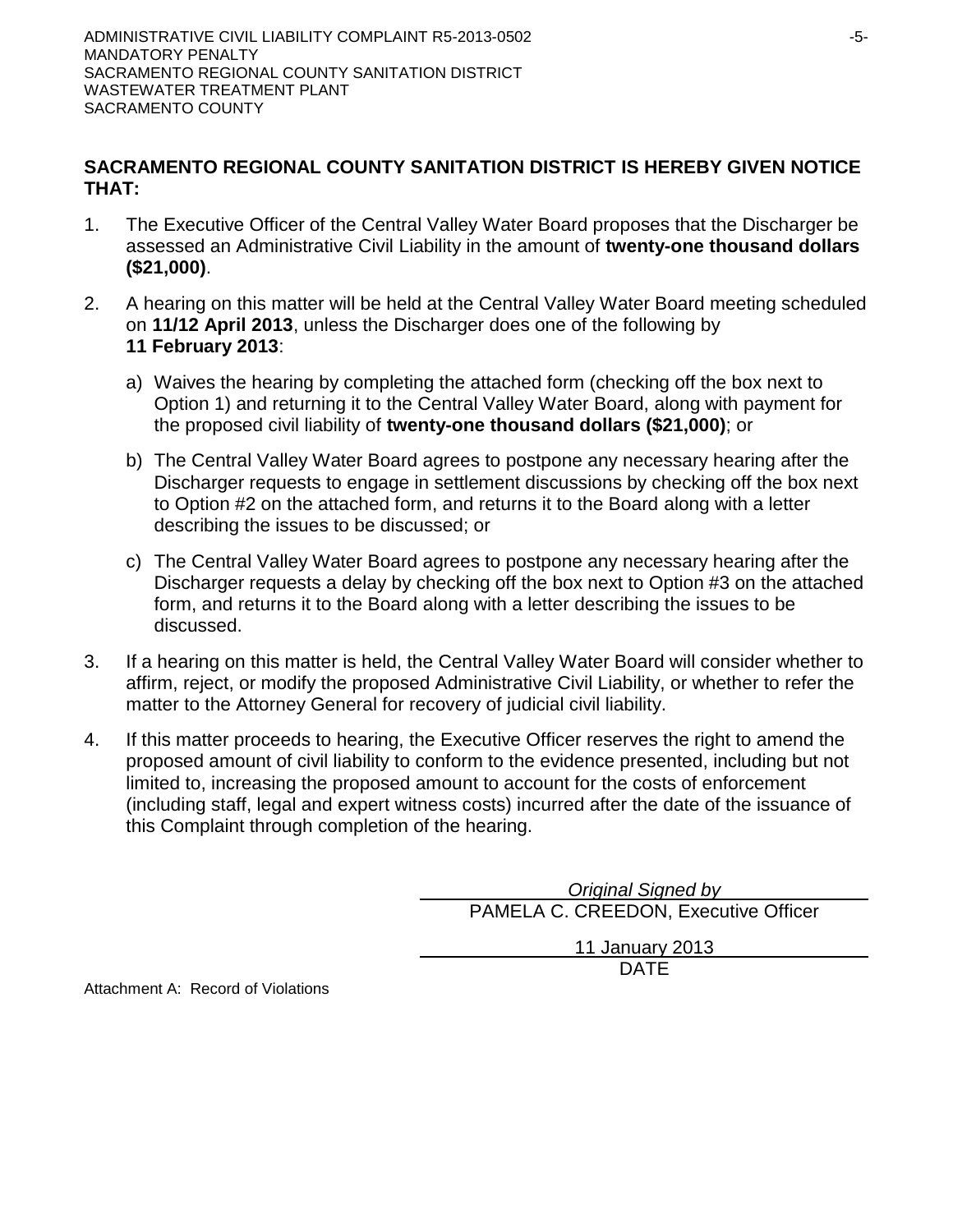### **WAIVER FORM FOR ADMINISTRATIVE CIVIL LIABILITY COMPLAINT**

By signing this waiver, I affirm and acknowledge the following:

I am duly authorized to represent the Sacramento Regional County Sanitation District (hereafter Discharger) in connection with Administrative Civil Liability Complaint R5-2013-0502 (hereafter Complaint). I am informed that California Water Code section 13323, subdivision (b), states that, "a hearing before the regional board shall be conducted within 90 days after the party has been served. The person who has been issued a complaint may waive the right to a hearing."

### **□** *(OPTION 1: Check here if the Discharger waives the hearing requirement and will pay in full.)*

- a. I hereby waive any right the Discharger may have to a hearing before the Central Valley Water Board.
- b. I certify that the Discharger will remit payment for the proposed civil liability in the full amount of **twentyone thousand dollars (\$21,000)** by check that references "ACL Complaint R5-2013-0502" made payable to the *State Water Pollution Cleanup and Abatement Account*. Payment must be received by the Central Valley Water Board by **11 February 2013**.
- c. I understand the payment of the above amount constitutes a proposed settlement of the Complaint, and that any settlement will not become final until after a 30-day public notice and comment period. Should the Central Valley Water Board receive significant new information or comments during this comment period, the Central Valley Water Board's Executive Officer may withdraw the complaint, return payment, and issue a new complaint. I also understand that approval of the settlement will result in the Discharger having waived the right to contest the allegations in the Complaint and the imposition of civil liability.
- d. I understand that payment of the above amount is not a substitute for compliance with applicable laws and that continuing violations of the type alleged in the Complaint may subject the Discharger to further enforcement, including additional civil liability.

**□** *(OPTION 2: Check here if the Discharger waives the 90-day hearing requirement in order to engage in settlement discussions***.)** I hereby waive any right the Discharger may have to a hearing before the Central Valley Water Board within 90 days after service of the complaint, but I reserve the ability to request a hearing in the future. I certify that the Discharger will promptly engage the Central Valley Water Board Prosecution Team in settlement discussions to attempt to resolve the outstanding violation(s). By checking this box, the Discharger requests that the Central Valley Water Board delay the hearing so that the Discharger and the Prosecution Team can discuss settlement. It remains within the discretion of the Central Valley Water Board to agree to delay the hearing. Any proposed settlement is subject to the conditions described above under "Option 1."

**□** *(OPTION 3: Check here if the Discharger waives the 90-day hearing requirement in order to extend the hearing date and/or hearing deadlines. Attach a separate sheet with the amount of additional time requested and the rationale.)* I hereby waive any right the Discharger may have to a hearing before the Central Valley Water Board within 90 days after service of the complaint. By checking this box, the Discharger requests that the Central Valley Water Board delay the hearing and/or hearing deadlines so that the Discharger may have additional time to prepare for the hearing. It remains within the discretion of the Central Valley Water Board to approve the extension.

(Print Name and Title)

(Signature)

(Date)